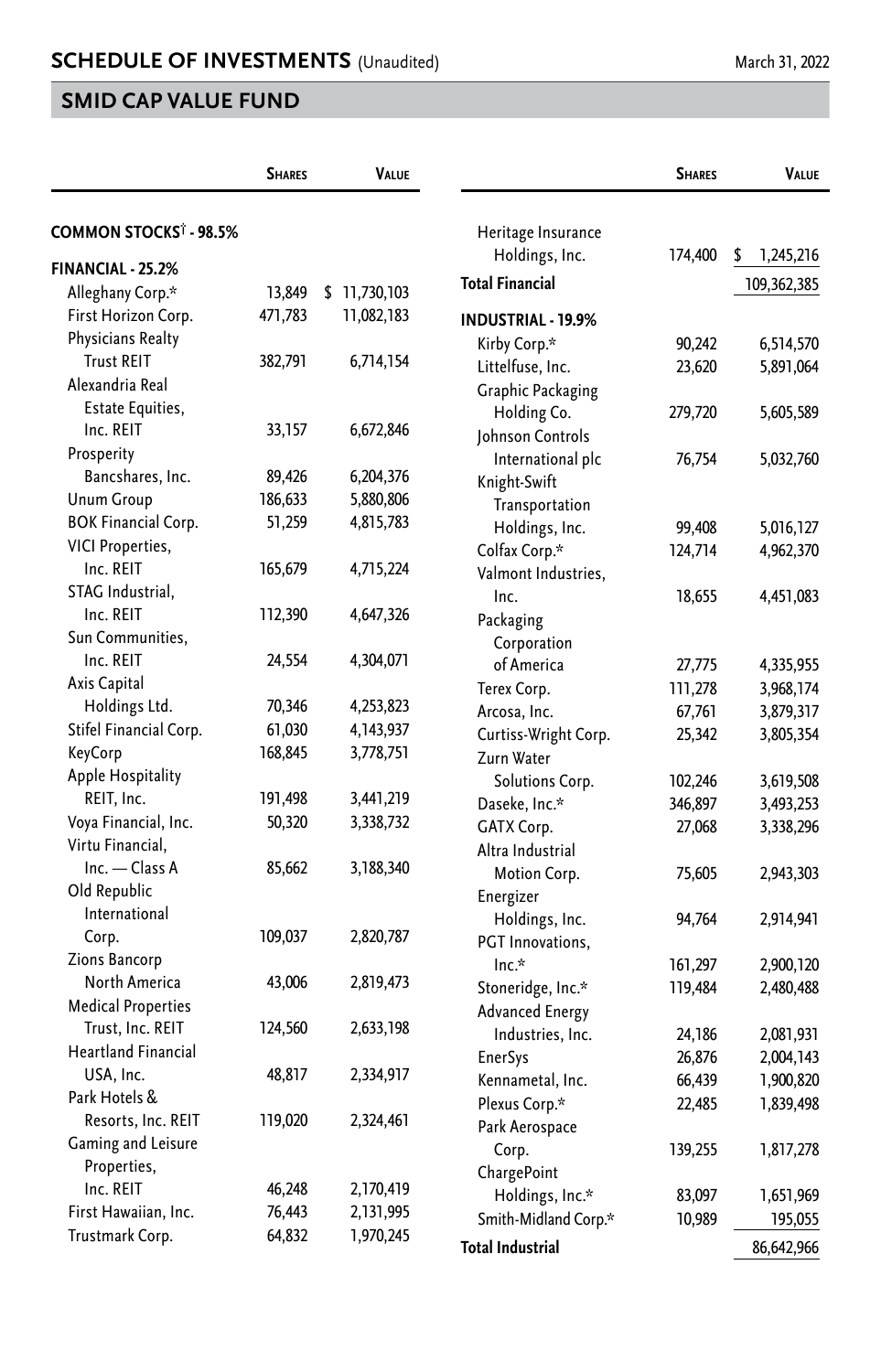## **SMID CAP VALUE FUND**

|                                   | <b>SHARES</b> | <b>VALUE</b>    |                                     | <b>SHARES</b> |   | <b>VALUE</b> |
|-----------------------------------|---------------|-----------------|-------------------------------------|---------------|---|--------------|
| <b>CONSUMER, CYCLICAL - 12.1%</b> |               |                 | Quest Diagnostics,                  |               |   |              |
| H&E Equipment                     |               |                 | Inc.                                | 15,093        | S | 2,065,628    |
| Services, Inc.                    | 143,776       | \$<br>6,257,131 | Emergent                            |               |   |              |
| Avient Corp.                      | 109,330       | 5,247,840       | BioSolutions, Inc.*                 | 27,688        |   | 1,136,869    |
| LKQ Corp.                         | 112,536       | 5,110,260       | <b>Total Consumer, Non-cyclical</b> |               |   | 52,410,114   |
| <b>MSC</b> Industrial             |               |                 |                                     |               |   |              |
| Direct Company,                   |               |                 | <b>ENERGY - 7.5%</b>                |               |   |              |
| Inc. - Class A                    | 52,550        | 4,477,785       | Pioneer Natural                     |               |   |              |
| Methode                           |               |                 | Resources Co.                       | 72,588        |   | 18,149,177   |
| Electronics, Inc.                 | 102,055       | 4,413,879       | Equities Corp.                      | 163,733       |   | 5,634,052    |
| Alaska Air Group,                 |               |                 | Chesapeake                          |               |   |              |
| Inc.*                             | 75,819        | 4,398,260       | Energy Corp.                        | 55,633        |   | 4,840,071    |
| Whirlpool Corp.                   | 22,480        | 3,884,094       | Patterson-UTI                       |               |   |              |
| Ralph Lauren                      |               |                 | Energy, Inc.                        | 261,589       |   | 4,049,398    |
| Corp. - Class A                   | 31,603        | 3,585,044       | HydroGen                            |               |   |              |
| DR Horton, Inc.                   | 46,902        | 3,494,668       | Corp.* <sup>111,1</sup>             | 1,265,700     |   | 2            |
| PVH Corp.                         | 28,203        | 2,160,632       | <b>Total Energy</b>                 |               |   | 32,672,700   |
| <b>Marriott Vacations</b>         |               |                 |                                     |               |   |              |
| Worldwide Corp.                   | 13,418        | 2,116,019       | <b>BASIC MATERIALS - 7.3%</b>       |               |   |              |
| Leggett & Platt, Inc.             | 52,314        | 1,820,527       | Huntsman Corp.                      | 189,411       |   | 7,104,806    |
| Newell Brands, Inc.               | 82,513        | 1,766,603       | Westlake Corp.                      | 54,340        |   | 6,705,556    |
| Dana, Inc.                        | 91,572        | 1,608,920       | Reliance Steel &                    |               |   |              |
| Lakeland Industries,              |               |                 | Aluminum Co.                        | 22,854        |   | 4,190,281    |
| $Inc.*$                           | 82,219        | 1,577,783       | Ashland Global                      |               |   |              |
| La-Z-Boy, Inc.                    | 30,826        | 812,882         | Holdings, Inc.                      | 41,548        |   | 4,088,739    |
| <b>Total Consumer, Cyclical</b>   |               | 52,732,327      | Element Solutions,                  |               |   |              |
|                                   |               |                 | Inc.                                | 156,948       |   | 3,437,161    |
| CONSUMER, NON-CYCLICAL - 12.1%    |               |                 | Nucor Corp.                         | 22,336        |   | 3,320,246    |
| Bunge Ltd.                        | 95,532        | 10,585,901      | Commercial                          |               |   |              |
| Ingredion, Inc.                   | 60,823        | 5,300,724       | Metals Co.                          | 65,341        |   | 2,719,493    |
| Encompass                         |               |                 | <b>Total Basic Materials</b>        |               |   | 31,566,282   |
| Health Corp.                      | 72,511        | 5,156,257       | TECHNOLOGY - 6.4%                   |               |   |              |
| Henry Schein, Inc.*               | 59,134        | 5,155,894       | Evolent Health,                     |               |   |              |
| J M Smucker Co.                   | 35,817        | 4,849,980       | Inc. — Class A*                     | 302,928       |   | 9,784,575    |
| Central Garden & Pet              |               |                 | <b>Science Applications</b>         |               |   |              |
| $Co.$ - Class A*                  | 100,456       | 4,096,596       | International                       |               |   |              |
| Tyson Foods,                      |               |                 | Corp.                               | 54,403        |   | 5,014,325    |
| Inc. - Class A                    | 44,697        | 4,006,192       | Leidos Holdings, Inc.               | 45,214        |   | 4,884,016    |
| <b>US Foods Holding</b>           |               |                 | DXC Technology Co.*                 | 144,637       |   | 4,719,505    |
| Corp.*                            | 104,944       | 3,949,043       | Teradyne, Inc.                      | 18,220        |   | 2,154,150    |
| Integer Holdings                  |               |                 | Qorvo, Inc.*                        | 10,907        |   | 1,353,559    |
| Corp.*                            | 40,418        | 3,256,478       |                                     |               |   |              |
| Pacira BioSciences,               |               |                 | <b>Total Technology</b>             |               |   | 27,910,130   |
| $Inc.*$                           | 37,350        | 2,850,552       |                                     |               |   |              |